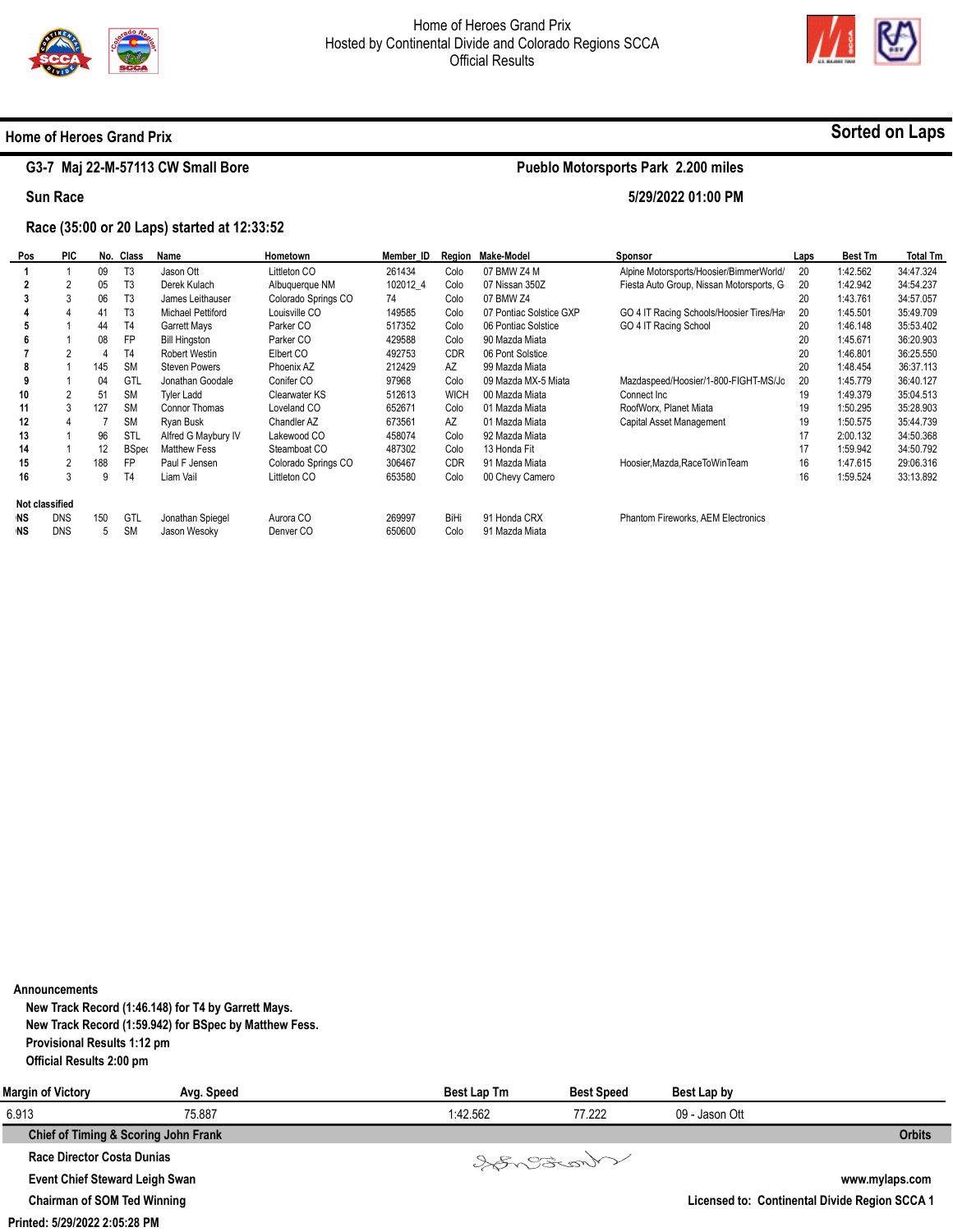



#### **Home of Heroes Grand Prix**

# **G4 Maj OW 22-M-57113 F5, FF, FV, SRF3**

# **Sorted on Laps**

# **Pueblo Motorsports Park 2.200 miles**

**5/29/2022 01:40 PM** 

**Sun Race** 

#### **Race (35:00 or 20 Laps) started at 13:20:50**

| Pos       | <b>PIC</b>     |     | No. Class        | Name                  | Hometown            | Member ID |      | Region Make-Model            | Sponsor                              | Laps | <b>Best Tm</b> | <b>Total Tm</b> |
|-----------|----------------|-----|------------------|-----------------------|---------------------|-----------|------|------------------------------|--------------------------------------|------|----------------|-----------------|
|           |                |     |                  |                       |                     |           |      |                              |                                      |      |                |                 |
| FF        |                |     |                  |                       |                     |           |      |                              |                                      |      |                |                 |
|           |                | 77  | FF               | Jay Messenger         | Muleshoe TX         | 69966 1   | Colo | Van Diemen Honda             | MessengerRacing                      | 20   | 1:36.271       | 32:33.285       |
|           | 2              | 137 | FF               | <b>Bill Kephart</b>   | Colorado Springs CO | 218084    | Colo | 15 Vestal Crane 02 15AB      |                                      | 20   | 1:37.379       | 32:55.196       |
|           | 3              | 47  | FF               | Frank Chambers        | Santa Fe NM         | 118530    | RioG | 85 Swift DB1                 | <b>Chambers Engineering</b>          | 19   | 1:44.460       | 34:00.515       |
|           | 4              | 48  | FF.              | Steve Meyer           | Longmont CO         | 384120    | Colo | 89 Swift DB-6/Honda          |                                      | 13   | 1:40.118       | 22:14.457       |
| <b>NF</b> | <b>DNF</b>     | 18  | FF               | Keith Hall            | Arvada CO           | 426586    | Colo | 98 Van Diemen RF98           | Orange Goldfish Racing               | 3    | 1:40.365       | 5:04.266        |
|           | Not classified |     |                  |                       |                     |           |      |                              |                                      |      |                |                 |
| <b>NS</b> | <b>DNS</b>     | 32  | FF               | <b>Trevor Russell</b> | Tucson AZ           | 627066    | AZB  | 98 Ford F1600                |                                      |      |                |                 |
| FV        |                |     |                  |                       |                     |           |      |                              |                                      |      |                |                 |
|           |                | 94  | <b>FV</b>        | Robert Neumeister     | Pueblo CO           | 112181    | Colo | 92 Protoform P-2             | <b>Hoosier Tires</b>                 | 13   | 1:48.412       | 24:16.757       |
|           | Not classified |     |                  |                       |                     |           |      |                              |                                      |      |                |                 |
| <b>NS</b> | <b>DNS</b>     | 9   | <b>FV</b>        | Flinn Lazier          | Vail CO             | 489633    | Colo | Links                        | Stack It, Tivoli Lodge, Bell Helmets |      |                |                 |
| <b>NS</b> | <b>DNS</b>     | 42  | <b>FV</b>        | Flinn Lazier          | Vail CO             | 489633    | Colo | 06 Vortec                    | Stack It, Tivoli Lodge, Bell Helmets |      |                |                 |
|           |                |     |                  |                       |                     |           |      |                              |                                      |      |                |                 |
| SRF3      |                |     |                  |                       |                     |           |      |                              |                                      |      |                |                 |
|           |                | 91  | SRF3             | Jim Tibor Jr          | Silver Plume CO     | 420981    | Colo | <b>SCCA Enterprises SRF3</b> | LaRue Motorsports/Jacob              | 19   | 1:43.310       | 33:06.342       |
|           |                | 65  | SRF3             | Dwight Rider          | Aurora CO           | 265520    | Colo | <b>SCCA Enterprises SRF3</b> |                                      | 19   | 1:42.805       | 33:12.242       |
|           | 3              | 40  | SRF3             | James E Nelson        | Westminster CO      | 158169    | Colo | <b>SCCA Enterprises SRF3</b> | LaRue Motorsports                    | 19   | 1:43.625       | 33:17.702       |
|           |                | 471 | SRF <sub>3</sub> | Karl Flessa           | Tucson AZ           | 53526     | Colo | <b>SCCA Enterprises SRF3</b> | Desert Moose Racing                  | 19   | 1:43.269       | 33:18.930       |
| 5         | 5              | 15  | SRF3             | <b>Wiley Timbrook</b> | Arvada CO           | 662240    | Colo | 07 SCCA Enterprises SRF3     |                                      | 18   | 1:43.618       | 31:35.105       |

**Announcements** 

**Provisional Results 1:56 pm** 

| <b>Margin of Victory</b>              | Avg. Speed | <b>Best Lap Tm</b> | <b>Best Speed</b> | Best Lap by                                   |                |
|---------------------------------------|------------|--------------------|-------------------|-----------------------------------------------|----------------|
| 21.911                                | 81.094     | 1:36.271           | 82.268            | 77 - Jay Messenger                            |                |
| Chief of Timing & Scoring John Frank  |            |                    |                   |                                               | <b>Orbits</b>  |
| Race Director Costa Dunias            |            |                    | Songonaut         |                                               |                |
| <b>Event Chief Steward Leigh Swan</b> |            |                    |                   |                                               | www.mylaps.com |
| <b>Chairman of SOM Ted Winning</b>    |            |                    |                   | Licensed to: Continental Divide Region SCCA 1 |                |
| Printed: 5/29/2022 1:55:53 PM         |            |                    |                   |                                               |                |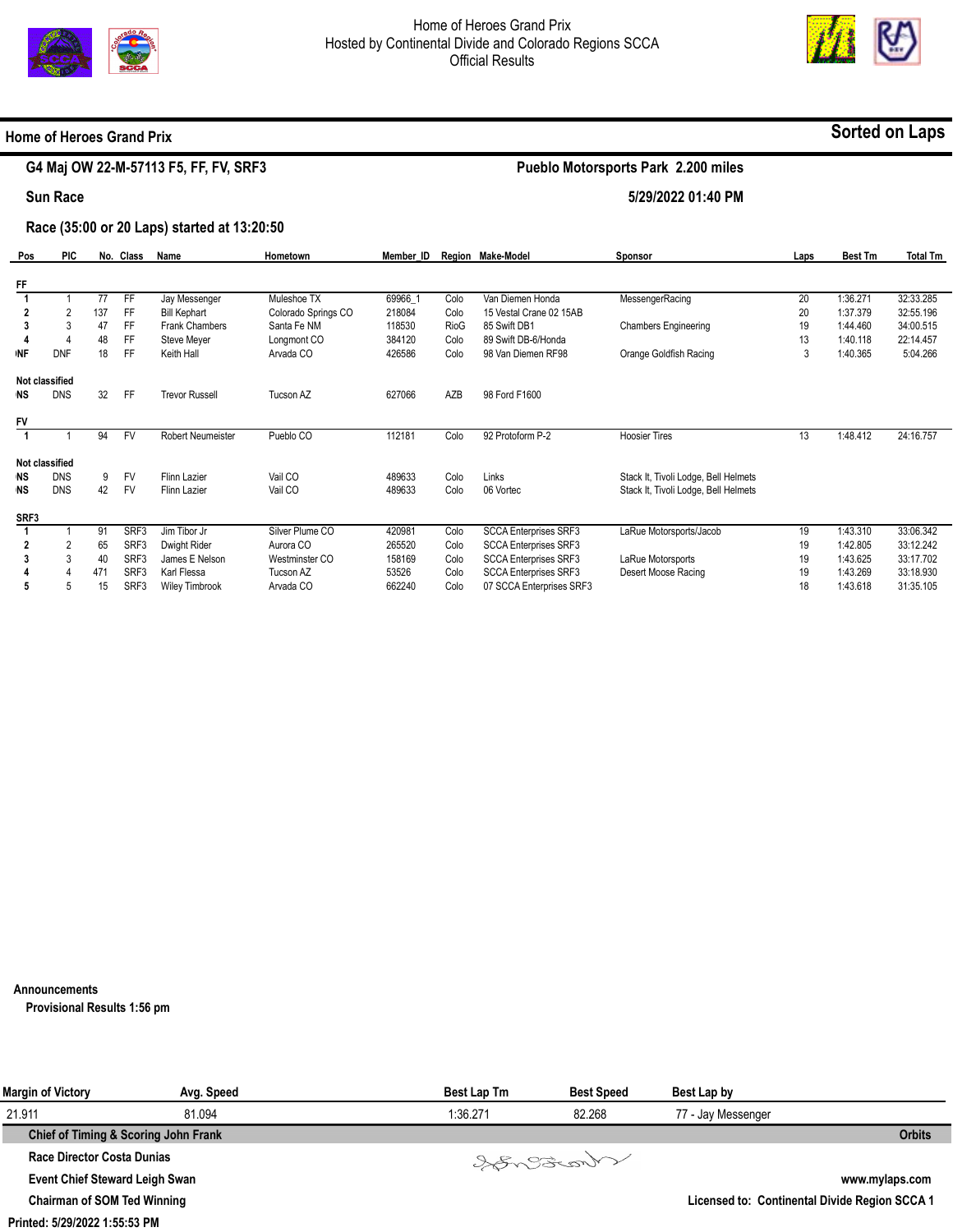



**Sorted on Laps**

#### **Home of Heroes Grand Prix**

# **G5 Maj CW 22-M-57113 Big Bore**

#### **Sun Race**

# **Pueblo Motorsports Park 2.200 miles**

#### **5/29/2022 02:20 PM**

**Race (35:00 or 20 Laps) started at 14:05:01** 

| Pos | <b>PIC</b> | No. Class | Name              | Hometown       | Member ID |      | Region Make-Model        | Sponsor                                  | Laps | <b>Best Tm</b> | <b>Total Tm</b> |
|-----|------------|-----------|-------------------|----------------|-----------|------|--------------------------|------------------------------------------|------|----------------|-----------------|
|     |            | GT1       | Robert Prilika    | Larkspur CO    | 422920    | Colo | 14 Porsche 991.1 GT3 Cup | European Performance Specialists         |      | 1:37.866       | 33:16.889       |
|     |            | GT2       | Bovd Lear         | Garden City KS | 137291    | Colo | 03 Chevrolet Monte Carlo | Drussel Precision/Lear Speed             |      | 1:41.724       | 34:19.291       |
|     |            | T2        | Kunsheng Ye       | Monrovia CA    | 524623    | Colo | 07 Pontiac Solstice      | Go 4 It Racing                           |      | 1:50.208       | 33:46.916       |
|     |            |           | Michael Pettiford | Louisville CO  | 149585    | Colo | 06 Chevy Corvette Z06    | GO 4 IT Racing Schools/Hoosier Tires/Hay |      | 1:38.339       | 20:08.238       |
|     |            |           |                   |                |           |      |                          |                                          |      |                |                 |

| <b>Margin of Victory</b>              | Avg. Speed                           | <b>Best Lap Tm</b> | <b>Best Speed</b> | Best Lap by         |                                               |
|---------------------------------------|--------------------------------------|--------------------|-------------------|---------------------|-----------------------------------------------|
| 1:02.402                              | 79.323                               | 1:37.866           | 80.927            | 25 - Robert Prilika |                                               |
|                                       | Chief of Timing & Scoring John Frank |                    |                   |                     | <b>Orbits</b>                                 |
| Race Director Costa Dunias            |                                      |                    | Varent            |                     |                                               |
| <b>Event Chief Steward Leigh Swan</b> |                                      |                    |                   |                     | www.mylaps.com                                |
| <b>Chairman of SOM Ted Winning</b>    |                                      |                    |                   |                     | Licensed to: Continental Divide Region SCCA 1 |